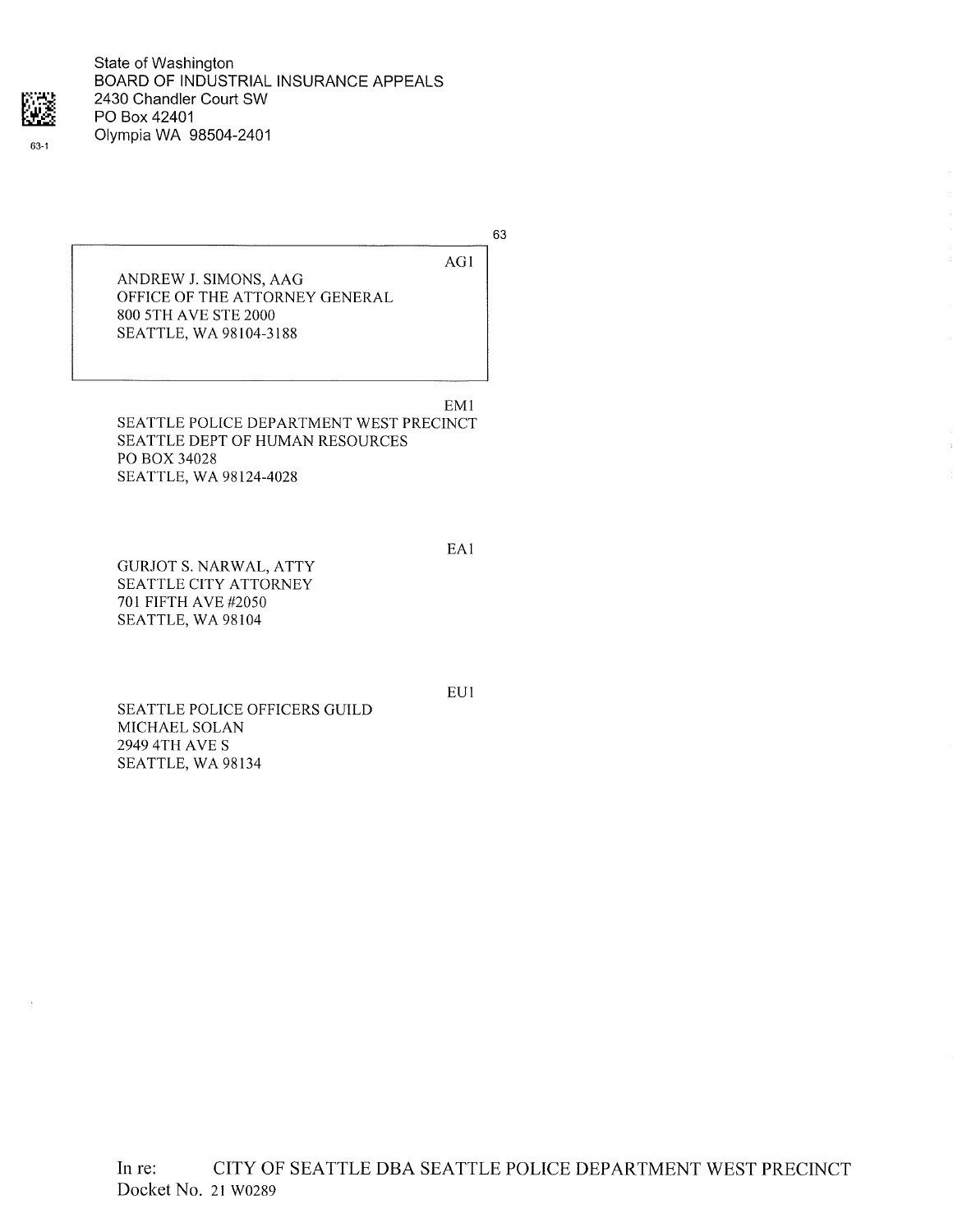## BEFORE THE BOARD OF INDUSTRIAL INSURANCE APPEALS STATE OF WASHINGTON

IN RE: CITY OF SEATTLE DBA ) DOCKET NO. 21 W0289  $\begin{array}{c|c} \text{S2} & \text{SEATILE POLICE DEPARTMENT} \\ \hline 3 & \text{WEST PRECINCT} \end{array}$ **WEST PRECINCT** 

RECEIVED

January 24, 2022 AGO L&I DIVISION SEATTLE

5 CITATION & NOTICE NO. 317963417 ) ORDER ON AGREEMENT OF PARTIES

## Appearances:

9 Employer, Seattle Police Department West Precinct, by Seattle City Attorney, per  $10$  Gurjot S. Narwal

11 Employees of Seattle Departmentt of Human Resources, by Seattle Police Officers Guild,<br>12 **Exercise Policia and Solan Lay Representative** 12 per Michael Solan, Lay Representative<br>13

 $14$  Department of Labor and Industries, by Office of the Attorney General, per  $\overline{15}$  Andrew J. Simons

The employer, City of Seattle DBA Seattle Police Department West Precinct, filed an appeal<br>
with the Board of Industrial Insurance Appeals on October 4, 2021. The employer appeals Corrective<br>
19 Notice of Redetermination N  $\frac{19}{20}$  Corrective Notice of Redetermination is AFFIRMED AS MODIFIED.

21 By written stipulation the employer and the Department requested that the Board issue an<br>22 Order on Agreement of Parties. The stipulation contains the abatement date for violations not already 22 Order on Agreement of Parties. The stipulation contains the abatement date for violations not already<br>23 corrected. The appeal was timely filed. The agreement is in conformity with the facts and the law 23 corrected. The appeal was timely filed. The agreement is in conformity with the facts and the law.<br>24 In addition the agreement includes: (a) a statement reciting the abatement date for the violation 24 In addition the agreement includes: (a) a statement reciting the abatement date for the violation<br>25 involved; and (b) a statement confirming that a revised total penalty will be paid. Further a copy of 25 involved; and (b) a statement confirming that a revised total penalty will be paid. Further, a copy of 26 the proposed agreement has been posted for ten days by the employer as required by 26 the proposed agreement has been posted for ten days by the employer as required by  $27 \mid$  WAC 263-12-093. The employees have interposed no objection to the proposed agreement 27 WAC 263-12-093. The employees have interposed no objection to the proposed agreement.<br>28

 $\begin{array}{c|c} 28 \overline{29} & \text{It is **ORDERED** that Corrective Notice of Redetermination 317963417 issued on 29.} \end{array}$  $\frac{29}{30}$  September 8, 2021, is modified as follows: See Exhibit A.

31 | As modified, Corrective Notice of Redetermination 317963417 issued on September 8, 2021, 32 | is affirmed with the total penalty reduced from \$12,000.00 to \$6,000.00. Penalty payment shall be 33 made to the Department of Labor and Industries, Attn: Cashier, P.O. Box 44835, Olympia, WA 34 98504-4835.

35 Dated: January 19, 2022

<sup>30</sup> BOARD OF INDUSTRIAL INSURANCE APPEALS<br>37

40 MARK JAFFE, Chairperson Pro Tem

43 | ISABELA. M. COLE, Member

46 JACK S. ENG, Member